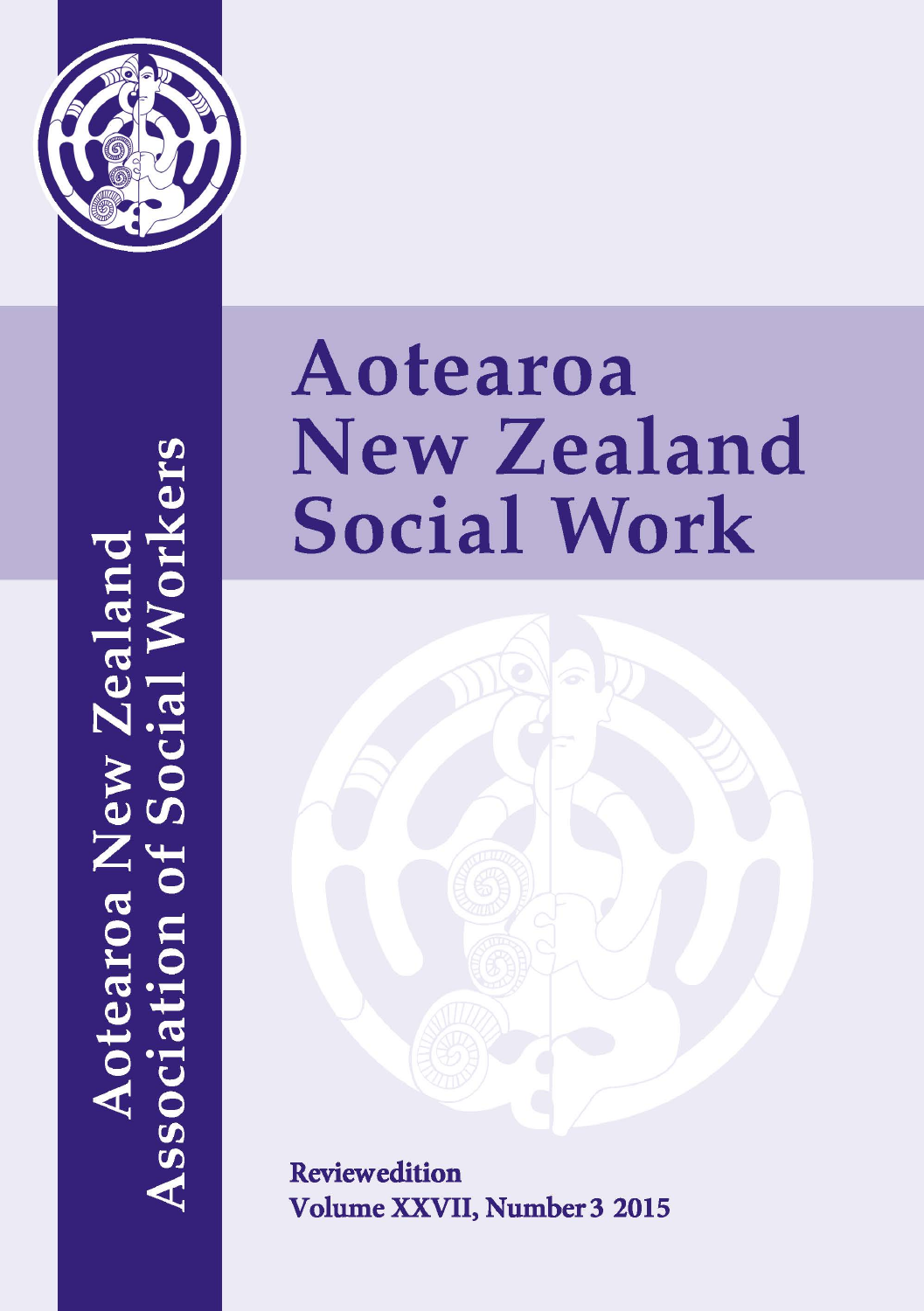# **Toward equal participation: An auto-ethnography of facilitating consultations in the refugee sector**

#### *Sue Elliott*

*Sue Elliott is a lecturer at Unitec Institute of Technology where she is a Curriculum Leader for the Bachelor of Social Practice.*

#### **Abstract**

This article uses an auto-ethnographic approach to exploring how one positions oneself as a facilitator in a layered and power-laden context in the refugee sector in New Zealand to ensure just and collaborative negotiations. It reflects on my facilitation practice based during a series of annual consultations between UNHCR, NGOs and refugee community representatives over a period of five years. The article begins by providing a brief overview of the New Zealand refugee system. This is followed by a review of relevant literature on the role of the facilitator and the role of facilitation within community development, an acknowledged field of social work. Reflections on facilitation practice within an ethnically diverse situation makes up the bulk of the article, which is written from the perspective of a Pakeha woman who has worked in the refugee sector for nearly 35 years, most recently in community development and capacity building of refugee-based organisations.

This paper adopts a relatively descriptive style to a personal reflection on facilitating large consultations in the refugee sector in New Zealand. For ease of reading, the term refugee is used throughout, although the consultations focus on both refugee and asylum issues. As presented here, my reflexive analysis is interwoven with research and literature on facilitation and reflects who I am and what I value, in a myriad of tacit and overt ways. It focuses on the facilitation process and the role of the facilitator rather than on the outcomes of the consultations. I have deliberately focused on my own story as I consider this is the story I can ethically tell.

#### **Background**

Nearly 34 million people around the world live in the limbo-land of exile as refugees (UN-HCR, 2012). The term refugee is used loosely in public discourse, but the 1951 United Nations Convention relating to the Status of Refugees (and the 1967 Protocol), which are central to the international refugee regime, defines a refugee as someone who:

…owing to well-founded fear of being persecuted for reasons of race, religion, nationality, membership of a particular social group or political opinion, is outside the country of his nationality and is unable or, owing to such fear, is unwilling to avail himself of the protection of that country (UNHCR).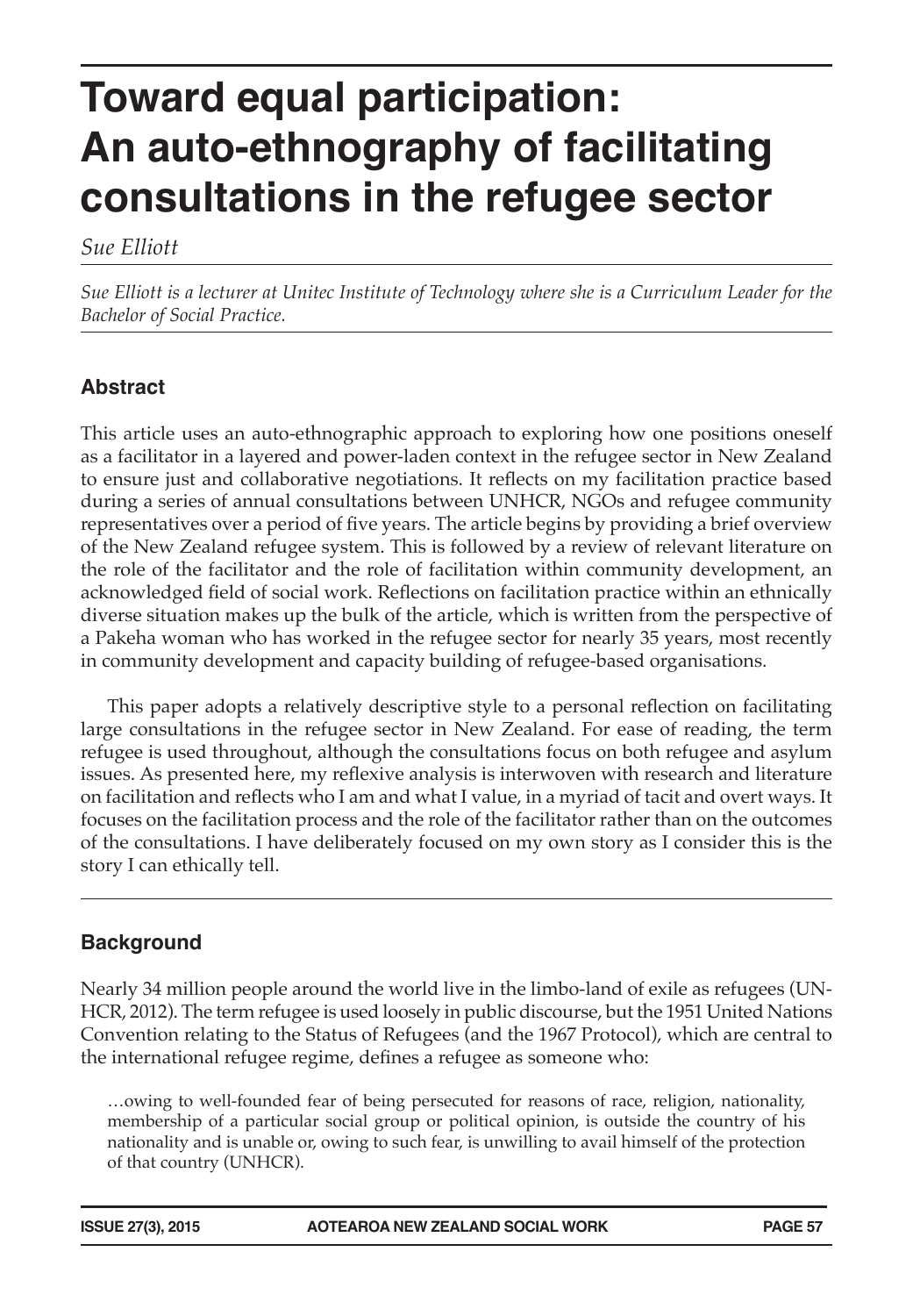The Convention also established the United Nations High Commission for Refugees (UNHCR) which is… 'mandated to lead and coordinate international action to protect refugees and resolve refugee problems worldwide' (The Office of the United Nations High Commissioner for Refugees, 2012a). UNHCR's work focuses on three areas: legal protection, resettlement and public information. The UNHCR Regional Office, based in Canberra, covers Australia, New Zealand, Papua New Guinea and the South Pacific.

Most refugees come to New Zealand via the government Refugee Quota Programme which resettles 750 refugees a year. Each year, New Zealand also processes applications for refugee status from approximately 300 asylum seekers in search of international protection from persecution. A further group from refugee-like situations join family members in New Zealand through various other immigration policies, particularly the Refugee Family Support Category (Searle, Prouse, L'Ami, Gray, & Gruner, 2012).

New Zealand is now a very multi-ethnic country, building on a strong bicultural foundation based on the Treaty of Waitangi which promised equal rights and privileges for the indigenous Māori population and subsequent settlers. Ethnic diversity has increased over the past 20 years due to changes in immigration policy. Approximately 50,000 refugees have resettled in New Zealand since the end of World War Two (Ministry of Health, 2012). Data from the 2013 Census shows that 'there are more ethnicities in New Zealand than there are countries in the world' (Statistics New Zealand, 2013) and people from a refugee background contribute greatly to the country's ethnic diversity. Nearly 70% of refugees who come to New Zealand live in Auckland (Searle et al., 2012), where one in five residents were born overseas. Given this diversity, facilitating groups which contain participants from a wide range of cultures is now the norm in New Zealand.

Over the last 25 years, refugees in New Zealand have moved past being passive recipients of welfare assistance and services and being spoken for by others to having a strong voice themselves. For example, the National Refugee Network (NRN), composed of representatives from the regional refugee leaders, provides a collective voice for refugees at a national level. The NRN is based on the basic principle of: 'Nothing about us should be without us: People from refugee-backgrounds should be involved in all stages of policy or service delivery development' (Refugee Sector Strategic Alliance, 2013). This has resulted in increased refugee participation in the formation of the policies and services that impact upon their communities, a sense of increased empowerment and improved responsiveness of services provided to people from a refugee background (Gruner & Searle, 2011).

#### **Community development and facilitation**

Most publications about facilitation provide a brief definition of facilitation. As a working definition in this article, I am drawn to Bens' (2012 p. 8) definition as, 'One who contributes the structure and process to interactions so that groups are able to function effectively… A helper and enabler whose goal is to support others as they pursue their objectives'.

This definition clearly sets out the role of a facilitator. A number of writers stress the need for neutrality or objectivity (often used interchangeably) and freedom from conflicts of interest as core values (Strachan, 2007) in facilitation. Sometimes a distinction is made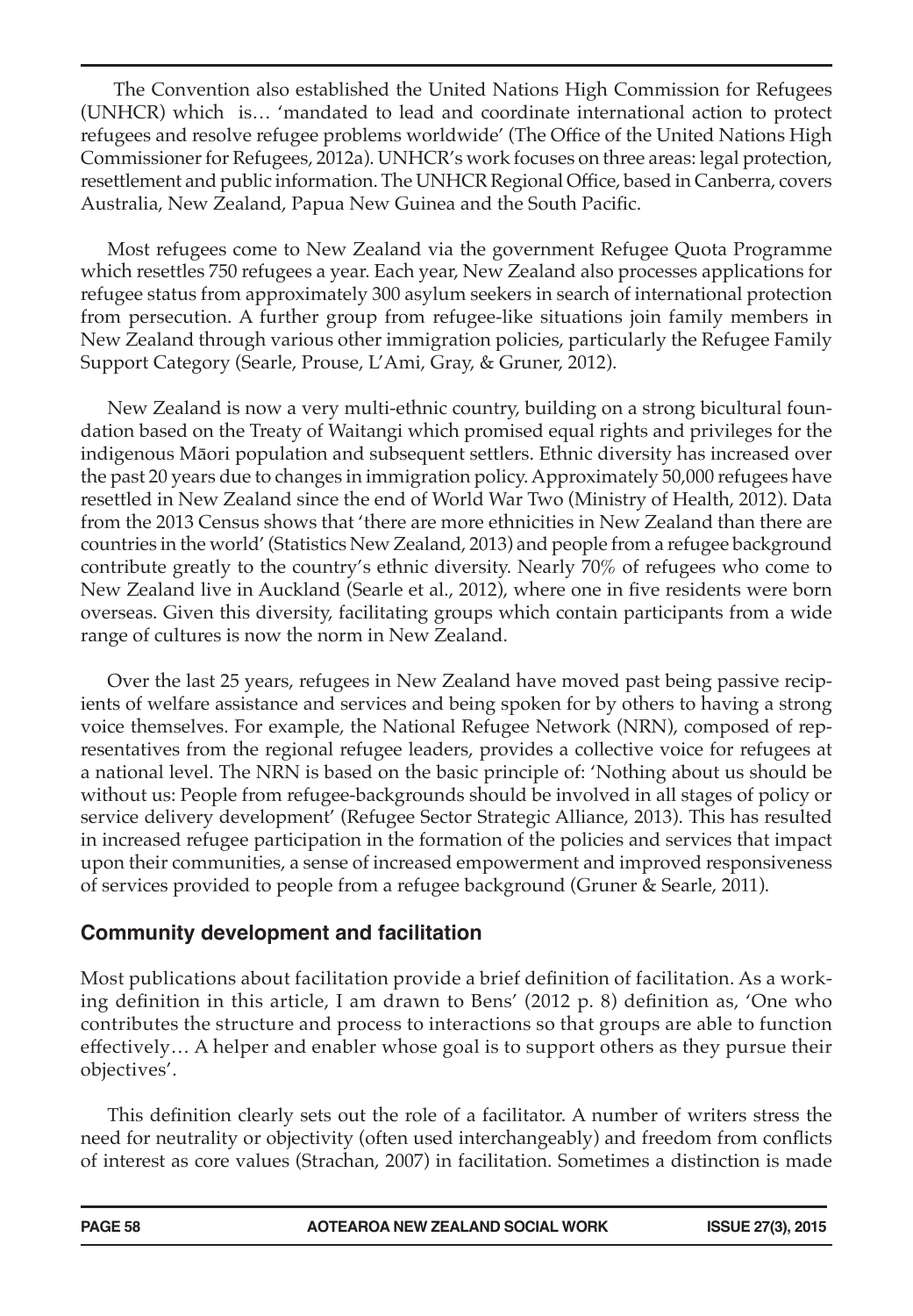regarding content neutrality versus process neutrality. I believe that we cannot act neutrally to ensure that notions of social justice, or participation, are enacted. Ensuring social justice and participation requires conscious effort and is an integral part of facilitation.

A number of other key values are seen as necessary to underpin ethical facilitation. For Strachan (2007) good facilitation practice is underlined by the values of 'integrity, authenticity and mutual respect'. Rees (2005) also stresses the need to be authentic and centred while holding onto one's values, even in stressful facilitation situations. Hogan (2007) stresses participation, equity, empowerment, having a voice and the right to speak out; yet the refugee experience often denies these tenets.

The choice of whether or not to use an internal or external facilitator parallels insider/ outsider debates. Ideas of insider or outsider stem from Merton's (1972) seminal work which, put simply, stated that to be an insider 'you have to be one in order to understand one.' Hellawell (2006) comments that Merton believes insiders are those who a priori possess knowledge of a community and its members, but nuanced relationships can evade outsiders, who no matter their knowledge or skill are excluded as a matter of principle. However, Hellawell (2006) believes that 'ideally the researcher should be both inside and outside the perceptions of the 'researched.' Taking this position leads us to the notion that insiders or outsiders are on a continuum, rather than being discrete points. Similarly there are advantages and disadvantages in employing both internal and external facilitators (Hogan, 2002, p.54).

Participation is fundamental to community development (Hogan, 2007 ) and therefore facilitation skills are essential for community development workers. Ife (2013) includes the roles of mediation, negotiation, support, consensus building, group facilitation and personal communication as those most essential for community development workers. In my work as a facilitator all of these skills are relevant.

In a group setting the facilitator plays the roles of partner, planner, enabler, motivator, taskmaster and guide (Wilkinson, 2012). The facilitator therefore needs to have a sound understanding of a range of methods and approaches to ensure participation. However good facilitators also need to be able to analyse the immediate context in which they work (including participants' values) and simultaneously be able to draw on a range of past experiences (Strachan, 2007). Alongside being conscious of the role of the facilitator, and the methodologies used, the facilitator needs to decide how a given meeting will be structured. Being clear of your role and position as a facilitator and the complex layers of the task, are central to ensuring to consultations or meetings are successful.

The rest of this paper reflects on my facilitation of the annual UNHCR consultations over a period of six years.

#### **Method**

The idea for this article emerged after a conversation with the UNHCR Representative about possible reasons why the consultation discussions under consideration had deepened over the years, resulting in more useful and effective meetings. After the conversation I wanted to understand more about the part my own role as the facilitator played in this change.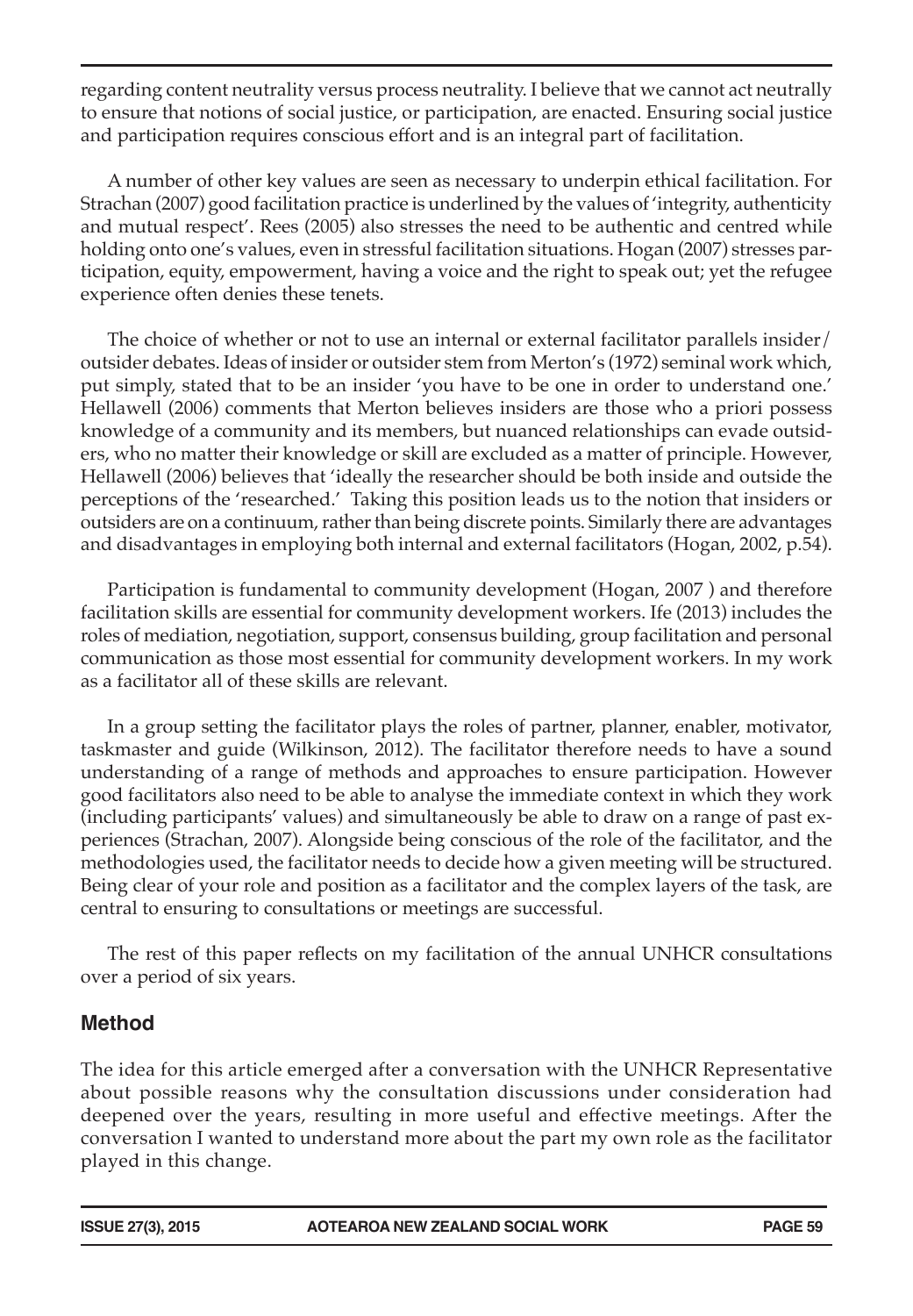A facilitator needs to maintain the stance of a participant observer (Strachan, 2007), staying attuned to the dynamics in the room whilst remaining true to the contract with the group and the client (in this case, UNHCR). Reflection is essential in order to be effective and facilitators therefore need continuously to examine their own practice. Consequently, the underpinning approach taken in this article is critical, reflexive, auto-ethnographic practice informed by critical race theory and intercultural communication principles.

Auto-ethnography is a useful methodology for researchers and practitioners in multicultural settings such as these consultations and can lead to greater understanding for the researcher of their own practice (Chang, 2008 p. 51). Auto-ethnography can also assist in examining the assumptions that are usually overlooked but influence our actions in life and work (Muncey, 2010, p,xi). Furthermore, reflexivity researchers consciously reveal their beliefs and values when selecting their research methodologies and writing about their research (Hellawell, 2006) .

Further, I believe there is a role for facilitators working in the refugee sector to provide leadership to overcome social injustices such as those that have impacted the lives of refugees. Yet most literature on facilitation relegates ethnic diversity to only a few paragraphs under the heading of 'dealing with cultural differences'. There are of course exceptions to this practice (see for example Hogan, 2007). Consideration of these two factors further motivated me to explore my own practice.

 Alongside consideration of my role as facilitator, I am also mindful of the ethics of refugee research which demand the, 'intersecting issues of power and consent, confidentiality and trust, … as well as the broader cross-cutting issues of gender, culture, human rights and social justice' (Pittaway, Bartolomei, & Hugman, 2010). Many of these cross-cutting issues emerge in the consultations and how I address them as a facilitator are discussed below. A further reason for focusing on facilitation rather than the content of the issues arising during discussions stems from the consultation ground rules which are based on Chatham House Rules (which aim at encouraging openness and the sharing of information by allowing participants 'to use the information they receive but neither the identity nor affiliation of the speaker(s), nor that of any other participant may be revealed') (Chatham House, 2014). Furthermore I have an ethical concern for relationships as I will live within the community discussed long after any research is published (Ellis, Adams, & Bochner, 2011).

Having worked in a range of capacities in the refugee sector for many years (as a teacher, facilitator, researcher, consultant, volunteer, ally, friend and lecturer on refugee issues both in New Zealand and internationally) I know many of the meeting participants. Several also know my partner is an African from a refugee background. Living in this partnership involves many conversations about the nature of refugeehood, and requires intercultural communication and negotiation on a daily basis and therefore heightens my awareness of the sorts of issues that emerge in the consultations. Some African participants know me well and claim me as a sister-in-law on occasions. This claim also means they will, and have, assisted me in difficult and tense situations in the consultations, but they also hold an expectation that I will support the positions or arguments they put forward during the meeting. Sometimes I decide to ask them to set this pseudo-familial relationship aside in order for me to wear a 'facilitator's' hat, with all the complexity that entails. I reveal this snippet of personal information as an illustration of how an auto-ethnographic approach involves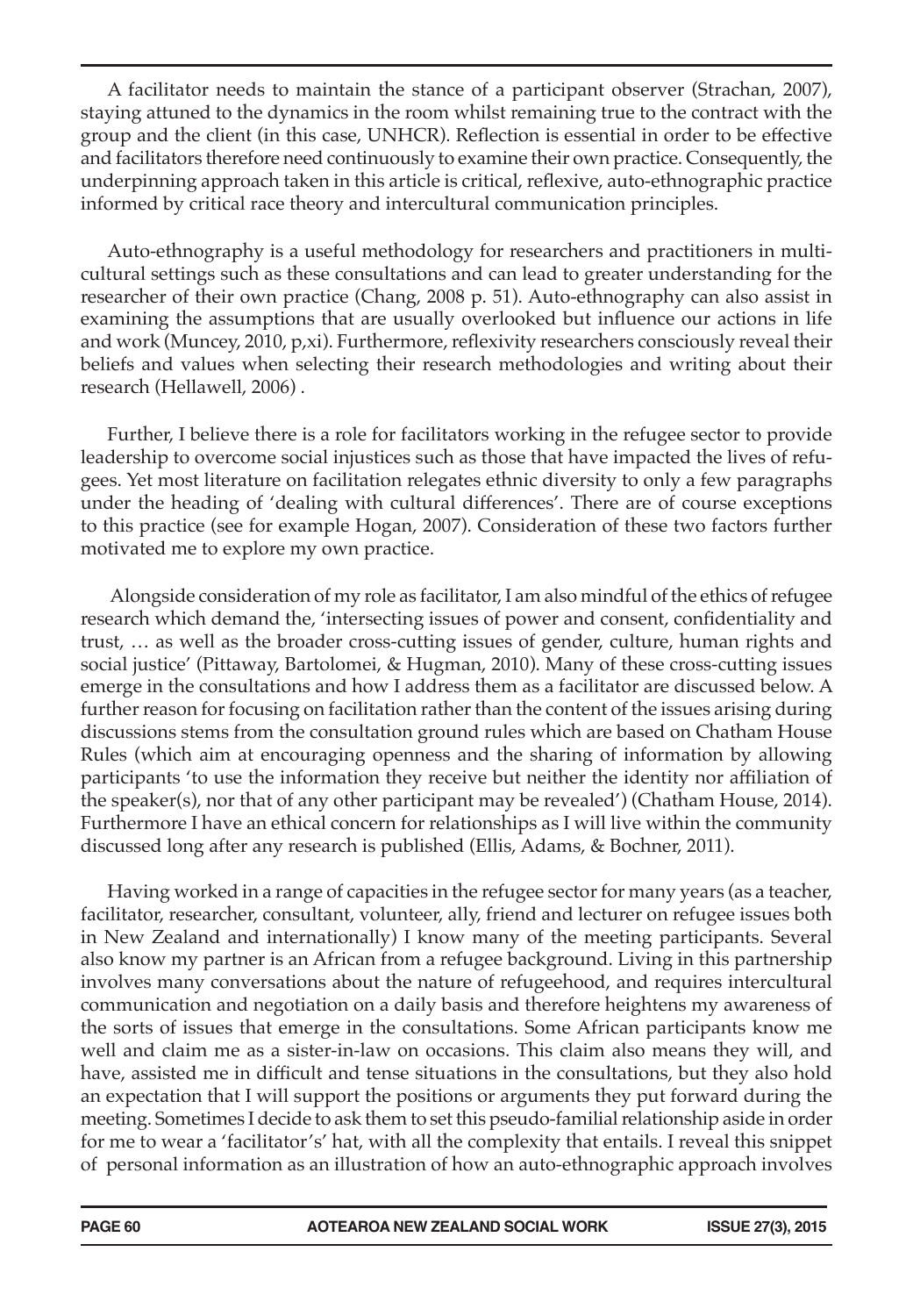self-exposure, cultural analysis and interpretation (Chang, 2008, p. 51). We cannot separate who we are from what we do (Muncey, 2010). My personal and professional background inevitably informs my understanding and positioning in relation to my role as a facilitator and as a researcher in this small study.

Data for this study have been drawn from personal reflections, observations and notes jotted during the consultations, final meeting reports and participant evaluations.

### **The meetings**

Since 2007 UNHCR has hosted an annual consultation between refugee representatives and Non-Governmental Organisations (NGOs) working in the refugee sector in New Zealand. UNHCR's aim in holding the consultations in question is to: identify and discuss key issues for people from a refugee background and refugee-assisting NGOs; gauge NGO/refugee community views on ways of strengthening liaison and dialogue with UNHCR in order to analyse trends and issues to assist to develop priorities; and develop work plans and cooperation with others in the following year. I have facilitated all but one of these meetings.

Whilst not expounding on the issues that arise during the meeting, Table one provides a summary of the scope and complexity of the perennial issues that arise and need to be discussed meaningfully in the space of one day.

| <b>UNHCR Mandate</b>            | <b>Issues arising</b>                                                                                                                                                                             |
|---------------------------------|---------------------------------------------------------------------------------------------------------------------------------------------------------------------------------------------------|
| Legal protection                | Refugeehood in an international context<br>The NZ Immigration Act<br>Customs/Border control<br>Immigration profiling<br>Composition of the annual Refugee Quota                                   |
| Resettlement                    | Increasing voice and leadership of people from a refugee background<br>The national refugee resettlement strategy<br>The struggle to match available resources to needs<br>Barriers to employment |
| Public information/<br>advocacy | Negative images of refugees in the media<br>Measures to increase the awareness of the positive contributions people<br>from refugee backgrounds make to New Zealand society                       |

**Table one.** Issues discussed during consultations.

Participation in the meeting is by a letter of invitation from UNHCR. Attendance at the consultations has increased from 18 in 2007 to 65 in 2014. About half the participants come from a refugee background (from Afghanistan, Myanmar, Burundi, Ethiopia, Nepal, Eritrea, Somalia, D. R. Congo, Kurdistan and South Sudan), reflecting a number of languages and cultures within each national border. The other half are from refugee-assisting NGOs, and there are some former refugees employed in refugee-assisting NGOs who therefore hold dual identities in the meeting. More men than women represent refugee communities with the opposite being true for NGO representation. The first consultation was held in an NGO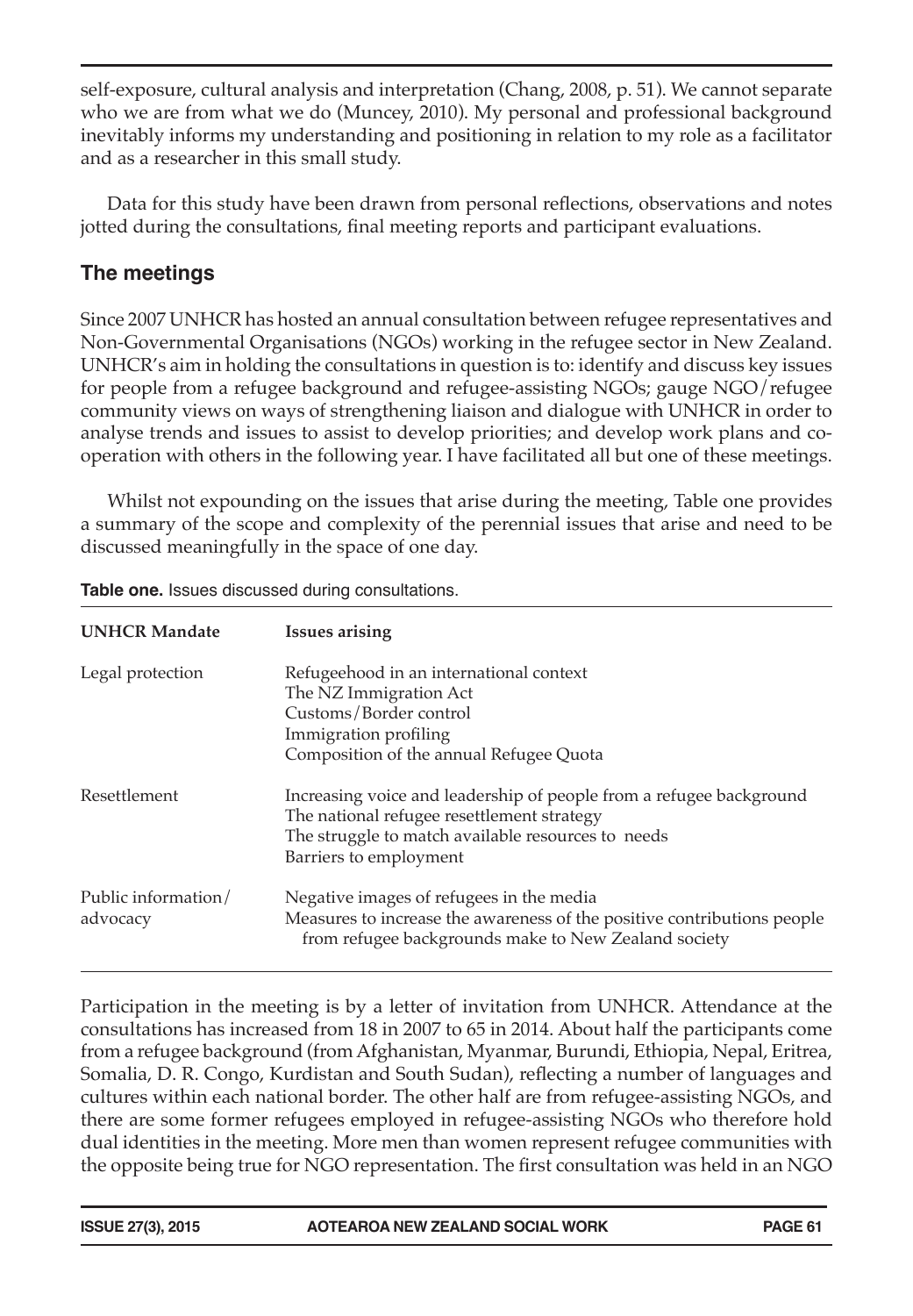training room. The following year it moved to a local-government community venue and for the past five years it has been held at a hotel conference centre.

# **Reflections**

One of the early decisions UNHCR needs to make in regards to the consultations is whether or not to use an internal or an external facilitator. The consultations are complex and reasonably large-scale, the topics of the consultation can be contentious, and there is a chance that a facilitator from UNHCR would not appear sufficiently neutral. Increasingly, policy makers have realised that complex problems require collaborative solutions as traditional problem-solving methods have failed to deliver (Twyford, Waters, Hardy, & Dengate, 2012). Considering all of these factors led UNHCR to decide upon employing an external facilitator for the consultations. However, I believe the role of facilitator can slide along the insider/ outsider or internal/external continuum. In many ways I am an insider-outsider because of my experience and personal situation. I am not an employee of any of the groups attending, but have worked for many organisations present (including UNHCR) on a voluntary and / or consultancy basis. My knowledge of the concepts (which some external facilitators would find difficult) and of the issues, history, position, and politics of the people and groups involved, increases the ease of discussions and therefore the communication between groups.

The communication process is influenced by a number of factors outside of the actual consultation discussions. The choice of a hotel conference venue helps confer status and convey the seriousness of the meeting. Attending to the various dietary requirements of such a diverse group and making sure that there is a private prayer space, ensures participants feel welcome and normalises diversity. The invitation is to participate in discussions, not just attend (Neal & Neal, 2011, p. 42).

Being authentic in the setting means that in the preparation process I need to be able to envisage myself in the room where the meeting will occur. In order to do this requires a visit to the venue ahead of the consultation. Sometimes this is a cursory visit to remind myself of the space; at other times I am able to spend some time in the space visualising the layout, where the flipchart stand will be placed, where the UNHCR staff will be seated etc. The room set up may look seamless and inconsequential to participants, yet I know considerable energy has gone into the arrangements.

After UNHCR sends out the invitations to attend I follow up by contacting key representatives from the refugee community organisations to ensure the intention of the meeting is clear and appropriate background to any issue on the agenda is provided (as suggested by Landale & Douglas, 2008, p. 29). This contact assists in further establishing rapport with key participants and ensuring that refugee voices and issues are heard.

Knowing the context and the issues also aids the design and meeting process. The parameters guiding the discussions, how the agenda will be achieved, the methods used, and who will speak (and in which order) need to be clear (Bens, 2012, p. 21) to assist in overcoming any intercultural misunderstandings.

Attention to how the meeting is started and concluded also influences the success of the consultations. Ensuring a direct relationship between UNHCR and the participants means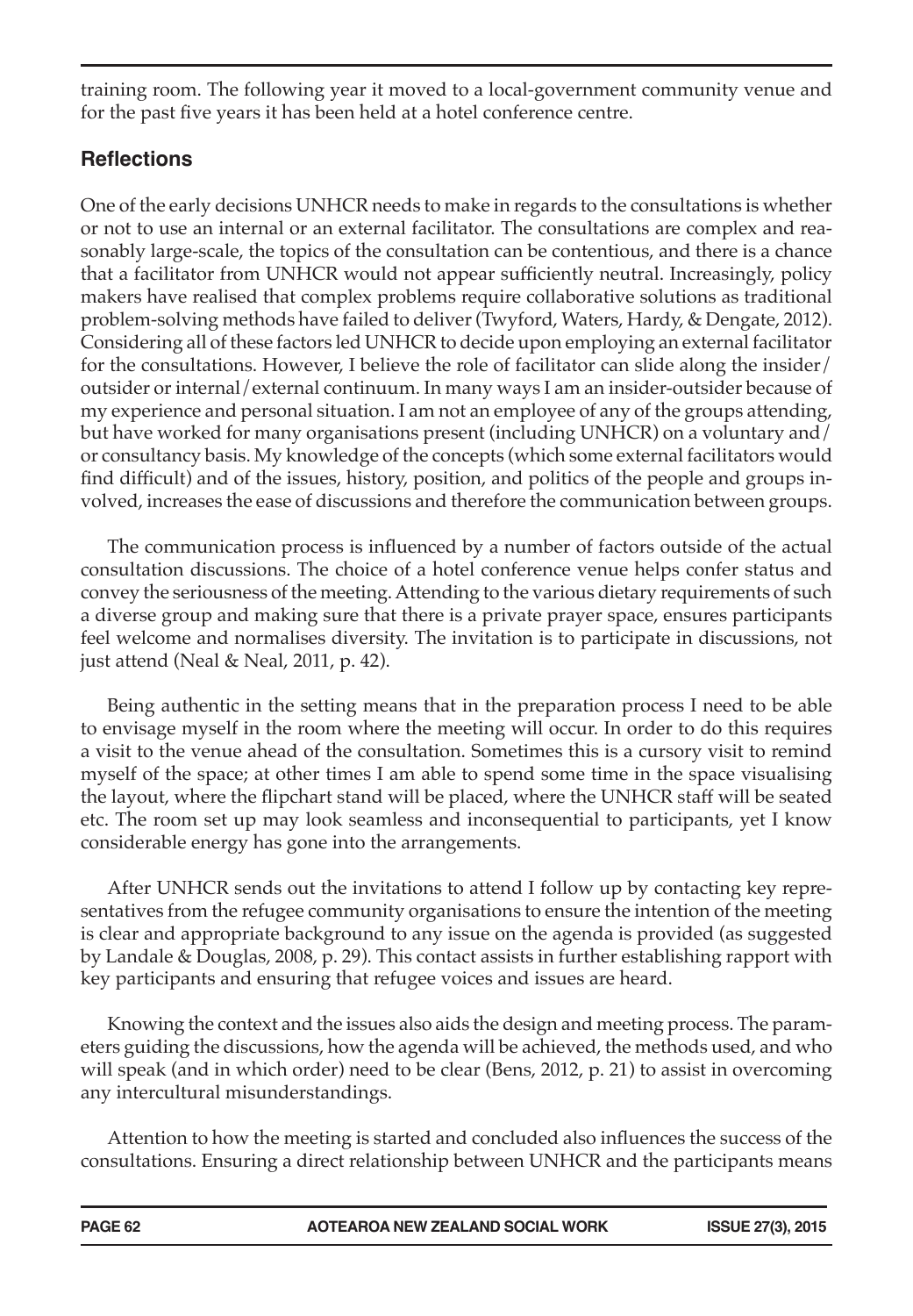a backseat role for the facilitator at times. The meeting is opened by the UNHCR Regional Representative, reflecting the status invested in his position. Other sessions are led by relevant staff members from UNHCR. However, the role of beginning the meeting process falls on me as the facilitator and I am aware that participants form an opinion of me in my role very quickly in a meeting (Hogan, 2002, p. 72).

In order to quickly build rapport with the group I have a tendency to joke, hoping to break the ice (Bens, 2012) and put people at ease. Laughter can counterbalance the darkness of some of the issues discussed (Lefeuvre, 2003), and can reduce stress, diffuse tension, build a group feeling and flatten power hierarchies (Plester, 2009). However, in intercultural settings it can be hard to get right, and 'may well be anglocentric' (Rogerson-Revell, 2007). So despite 30 years' experience in intercultural settings, the struggle to get away from my own cultural constructs surfaces, but thankfully the participants' reactions show that my jokes are usually at an appropriate pitch, and help put people at ease.

Consciously focusing on fundamental facilitation principles (as put forward by Hogan, 2007 ) is intrinsic to the meetings' success. In designing and conducting the consultation, the facilitator needs to focus on a process that pulls together a culturally diverse group, which can result in a richness of ideas thereby revealing the often silenced voices of people who have lived through a refugee experience and hold many insights that 'experts' can miss. Refugee issues are so complex and multifaceted they require the wisdom, insights and contributions from many people in order to develop a resettlement system in which people can rebuild meaningful lives.

A detailed facilitation plan to guide the meeting process is developed alongside the agenda. As the nature of discussions has deepened and become more nuanced over the years, I have used different facilitation methods. Choosing the methodology and how to guide the process is a live issue requiring a flexible approach. The meetings cannot be formulaic, nor can the facilitator ever expect they will be straightforward. There's no downtime for the facilitator; morning and afternoon tea are spent checking the consultation is on track and lunchtime usually means synthesising the morning's work, in clear language, to feed into afternoon sessions.

One of the most important things I have learned about facilitation is the need and art of being constantly present and focused on what is happening at a number of different levels, 'even if the group is not aware of this' (Rees, 2005, p. 363). There are no fixed rules in facilitation (Hogan, 2002, p. 52), so even with careful planning, decisions about where to go with discussions need to be made on one's feet, all the while retaining the relationships of trust amongst the facilitator, refugee community members, NGO representatives and UNHCR. Over the years, people in the refugee sector have gotten to know each other well. These relationships are crucial to ensuring communication misunderstandings, as well as overt and covert perceptions of the issues and their influences on communication are understood (Rowe & Paterson, 2010) and surfaced. Good communication is essential in order to build trust and respect. It is important that the facilitator makes it clear that everyone's ideas are important and will receive consideration. Teasing out all the layers of relationships and the dynamics of inter-cultural communication is beyond the scope of this commentary; but the relationships are multifaceted and when combined with the seriousness of the content discussed, the complexity of the meetings is evident.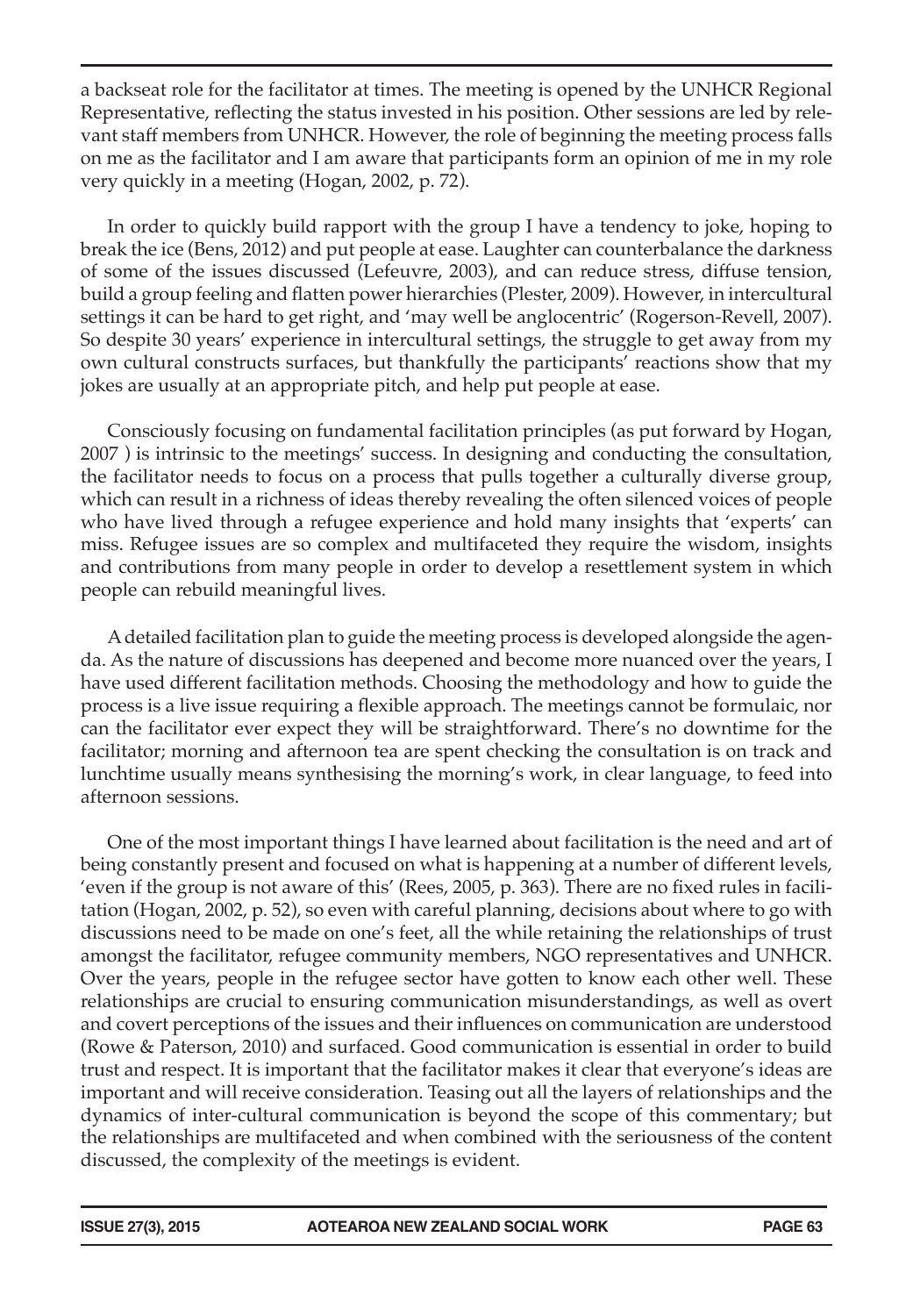The participants from refugee communities are not a homogenous group in terms of power and influence, nor is it safe to generalise about or stereotype how a specific ethnic group will behave. A number of dynamics can influence the process and some patterns can be identified. Some participants have been resident in New Zealand for only a few years, while others have been citizens for nearly 20 years. Gender divisions often impact on power dynamics, and the ways in which women and men behave in meetings varies between cultures (Hogan, 2007), class and whether refugees come from a rural or urban area. Different age groups from the same culture can also see things very differently. Cultural precepts can mean that older men speak before younger men and men before women; ensuring all voices are heard therefore requires a range of methods, questioning techniques, small and larger group discussions, all carefully chosen to assist mitigating power differences, if only temporarily (Rees, 2005, p. 363). With only one day allocated for a given meeting, the agenda is tight. Some participants come from cultures where long discussions, reiteration and overstating a point or an issue are the norm. Some wish to confront authority, while others shy away from conflict or putting forward opinions when people of status are present. Again being constantly present, being able to fall back on a broad repertoire of facilitation methods and knowing participants well enough so they will accept interventions to guide a debate yet surface deep-felt opinions all assist me to keep the process on track.

The way power works in the wider group also impacts on the communication and meeting process and needs the constant attention of the facilitator. The most marginalised participants receive priority speaking rights as their voices are least often heard. At times ensuring quieter voices are heard is hard work and the facilitator's authority is needed to ensure these voices count. At other times power needs to be handed over to the group to make decisions. The style of facilitation used depends on the context and the issues. It is important to keep a constant focus on when to move between styles to ensure participants are not frustrated or feel the meeting has lost course (Landale & Douglas, 2008, p. 89). Most facilitators have a stock of techniques they use to ensure the momentum of a meeting is maintained. Not all methods rely on spoken or written language as using these methods alone can disadvantage some. Ranking and rating techniques can work well in multicultural groups to ensure everyone's opinion is considered. At least one of these facilitation methods is included during these meetings, especially when issues need to be prioritised.

Despite my striving to choose methods that encourage people to participate, some attendees come to the meeting for several years until their confidence and knowledge of New Zealand norms and mores grows enough for them to venture an opinion. This situation highlights the need for facilitators to provide safe spaces for people to trial a variety of forms of dialogue (Hogan, 2007) and methods to encourage interaction so that their voices can be rightly heard.

The UNHCR consultations are held in English which is the second (or third or fourth) language of many participants. Instructions need to be given and points summarised clearly, but without dumbing down the content and therefore patronising participants. In this context the language background of participants requires complete attention and presence in all debates and processes; not only for the facilitator, but for all participants as they need to concentrate to understand the diversity of ideas, meanings and arguments (Hogan, 2002, p. 68) as conveyed in a range of accents and styles.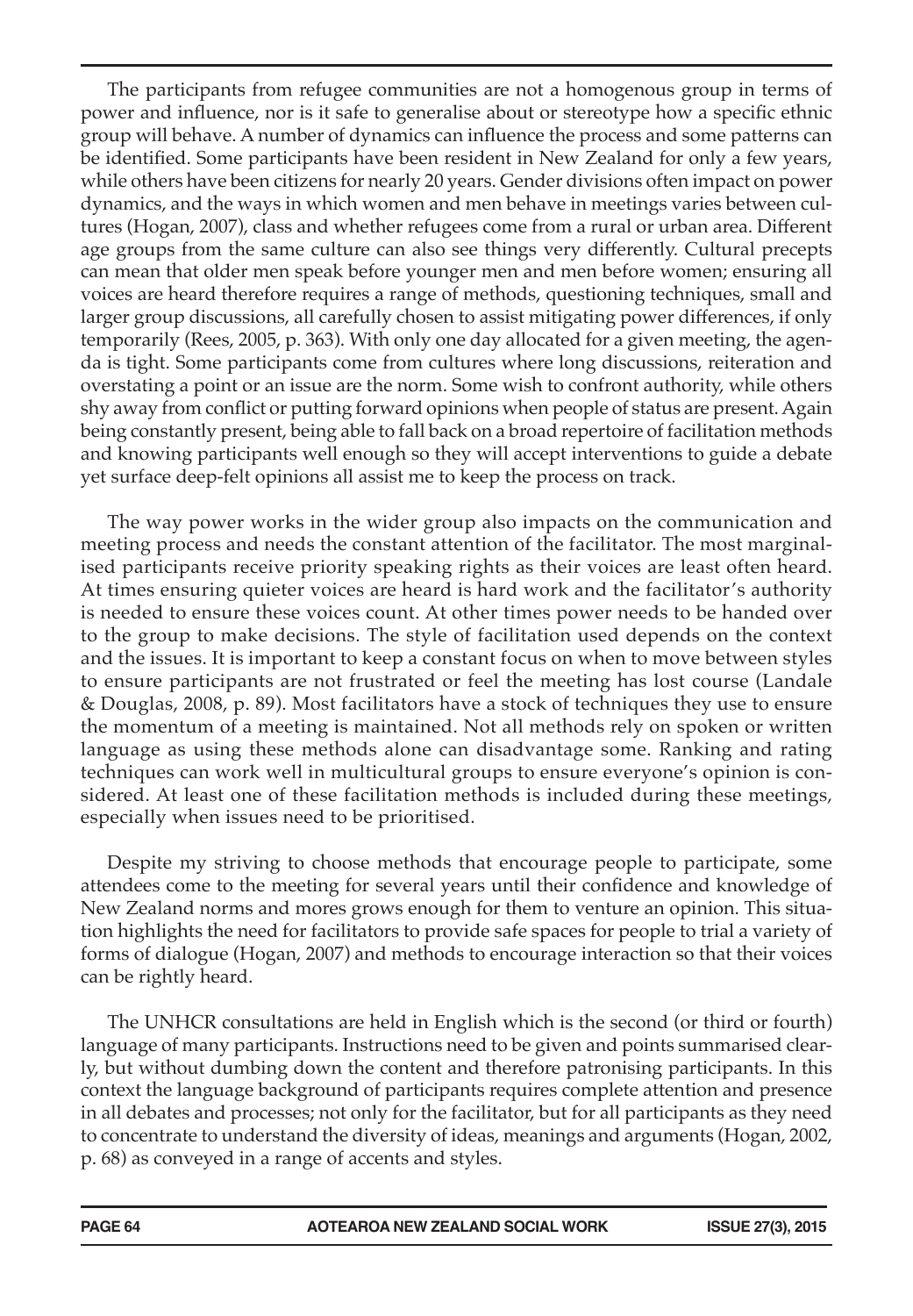Understandably, passions can run high about certain issues or in relationships between groups. Yet, accepting that there are many ways of viewing the world is central to cultural competence (Phillips, 2009) which is demanded of all attending, but particularly of me as facilitator. Being aware of these dynamics, containing and (hopefully) resolving them requires alertness, and the active support of the wider group which can only be achieved through trust and open dialogue.

Despite not being formally part of the structure of any organisation taking part in the consultation, my expertise means participants have a level of expectation that I will contribute to the debates, so it is difficult to stay out of the content of the discussions at times. Yet, maintaining a facilitative role and guiding the process is vital to the flow of dialogue between the parties. In balancing this tension, it is crucial that the power invested in the facilitator's role is used appropriately to assist the consultation to meet its aims and to enhance the empowerment of those attending; especially those from a refugee background as their voices are often silenced in public debate.

As attendees have come to value the meetings more, and UNHCR's invitation and intentions have become clear and authenticated (Neal & Neal, 2011, p. 41), the number of participants has increased markedly over the years, as noted above. Over time participants have come to perceive the event as a genuine consultation. For me it would be unprofessional to agree to facilitate the consultations if they were anything less than genuine, and such a decision would have ramifications in both my personal and professional life.

Communication during the meeting occurs as a dialogue across and between the many cultures in the room. UNHCR provides updates and an explanation of international situations, processes, procedures and norms which helps inform and increase knowledge. They also keep participant expectations realistic by reminding them of the limits of their mandate. UNHCR's clarity is another crucial element of intercultural communication. Communicating information clearly and being open about UNHCR's work helps build trust and cooperation.

UNHCR staff actively listen to the ideas and opinions put forward so that they can be incorporated in planning; but they also make it clear that they retain decision making over their own processes. UNHCR's insistence on Chatham House Rules provides for greater openness on all sides and increases the level of trust and depth of the exchanges. This openness is in contrast to situations where official agencies make their decisions before a consultation process, turning meetings such as these into frustrating window dressing exercises and undermining trust (Hogan, 2002, p.38). UNHCR clearly shows openness to 'hearing, valuing and using the ideas of those less powerful than themselves' (Hogan, 2007, p. 98) and that they are genuine in sponsoring the consultation (Twyford et al., 2012) through the stated objectives of the meeting and through their conduct during the process. Unless UNHCR staff behaviour demonstrates that they trust the consultation process (Twyford et al., 2012), the meetings will be unsuccessful. Similarly, they have to trust me as a facilitator in order for the meetings to be useful.

During the meeting it is important that all participant contributions are respectfully acknowledged, and then paraphrased to clarify the key points, which are then written on a flip chart; using these two forms of acknowledgement increases understanding among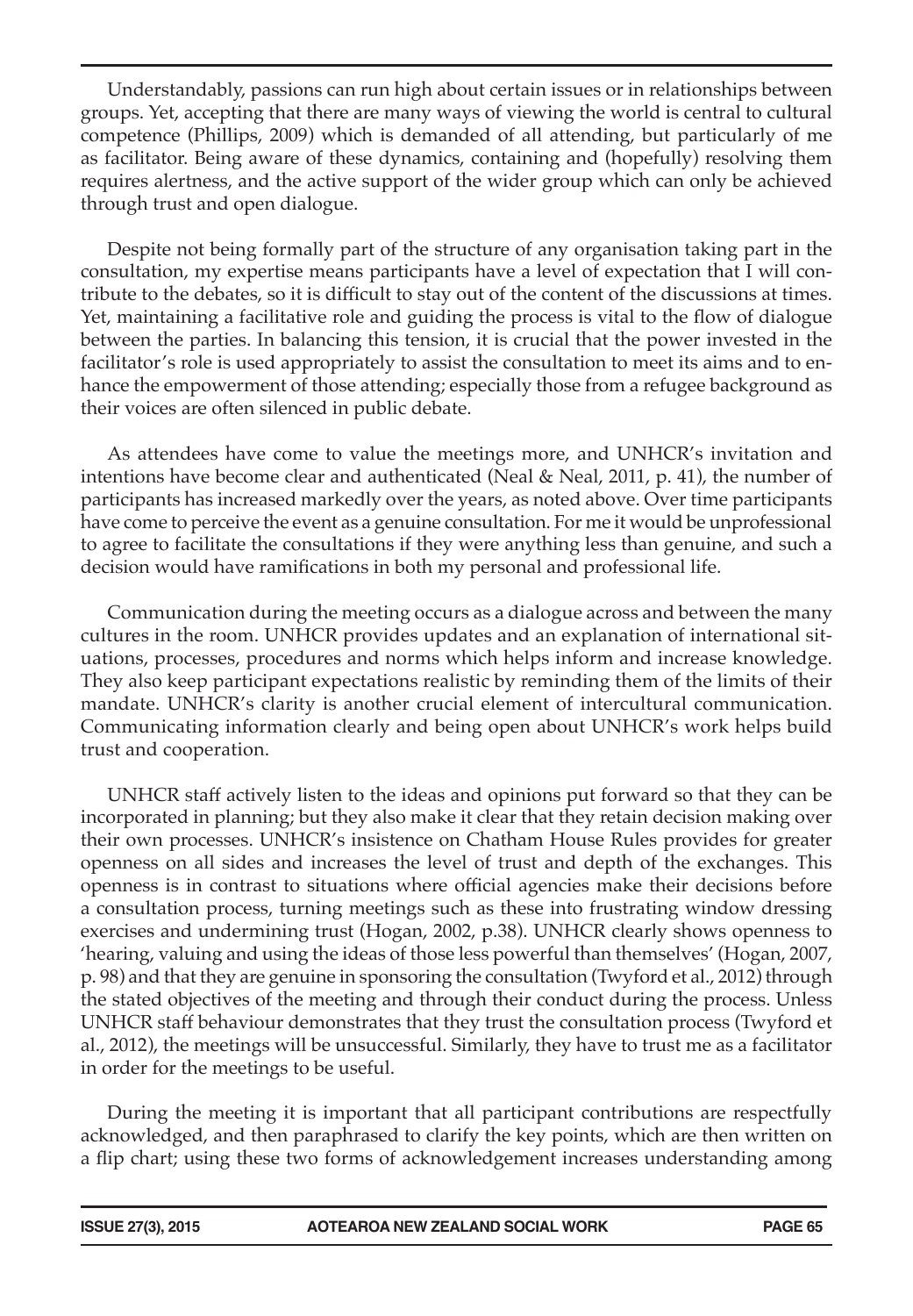the diverse grouping present. Acknowledging participant contributions is essential; as it is disempowering when facilitators and agencies appear to be consulting but selectively fail to record ideas (Hogan, 2002, p. 39), thereby skewing the process. The main points raised and any agreements reached are summarised and circulated to all participants by UNHCR after the meeting as another way of valuing the diverse opinions presented.

At the end of the meeting, before the more formal closing, I summarise the main points that emerged during the day as a way of reinforcing consensus in terms of underlying goals and agreed actions (Ife, 2013). The summary overtly signals that the end point of the meeting has arrived as a result of everyone's opinions having been fairly aired (Twyford et al., 2012).

Written evaluation forms are usually circulated and collected towards the end of the meeting. Evaluations of the consultation are increasingly positive, and the feedback they provide is used in planning the meeting the following year. Participants' comments noting the meetings' success factors include respect, dignity and the benefits of hearing multiple voices to assist improving the lives of people who are resilient, despite enduring persecution and displacement.

But the meeting's closing remarks come from the UNHCR Representative; after all it's their meeting.

#### **Conclusion**

Despite the complexity of facilitating in such an intercultural milieu where different cultures, identities, manifestations of power, languages and issues are contenting with one another the meetings have become a valued event in the annual calendar of refugee community leaders and NGOs. However, it is easy to assume that facilitators in any consultation or community development setting just stand at the front of the room and record discussions on a flipchart. Yet reflection on the process from the point of view of the facilitator and how participant contributions to debates intertwine with complex layers in relation to ethnicity and gender in a diverse cultural setting, highlights the multifaceted nature of the facilitation process. It is essential that people from a refugee background are included and genuinely heard in consultations about refugee policy developments as they are the ones who are most affected by decision makers. To ensure that the participation of people from a refugee background is meaningful and on an equal footing with that of others, requires genuine intent on behalf of consultation holders. The facilitator needs to pay attention to careful preparation, choice of methodology and an appropriate venue selection. The onus is on the facilitator to reflect deeply on their own practice to ensure they set up the meeting appropriately, are confident and understand the complexity of the issues being debated, are respectful of the contributions of all participants, are skilled in a range of methods and are constantly mindful that the heart of their role is to guide the process in order to make difficult discussions as easy as possible.

## **References**

Bens, I. (2012). *Facilitating with ease!: Core skills for facilitators, team leaders and members, managers, consultants, and trainers.* San Francisco: Jossey-Bass Business & Management Series.

Chang, H. (2008). *Autoethnography as method*. Walnut Creek, California: Left Coast Press.